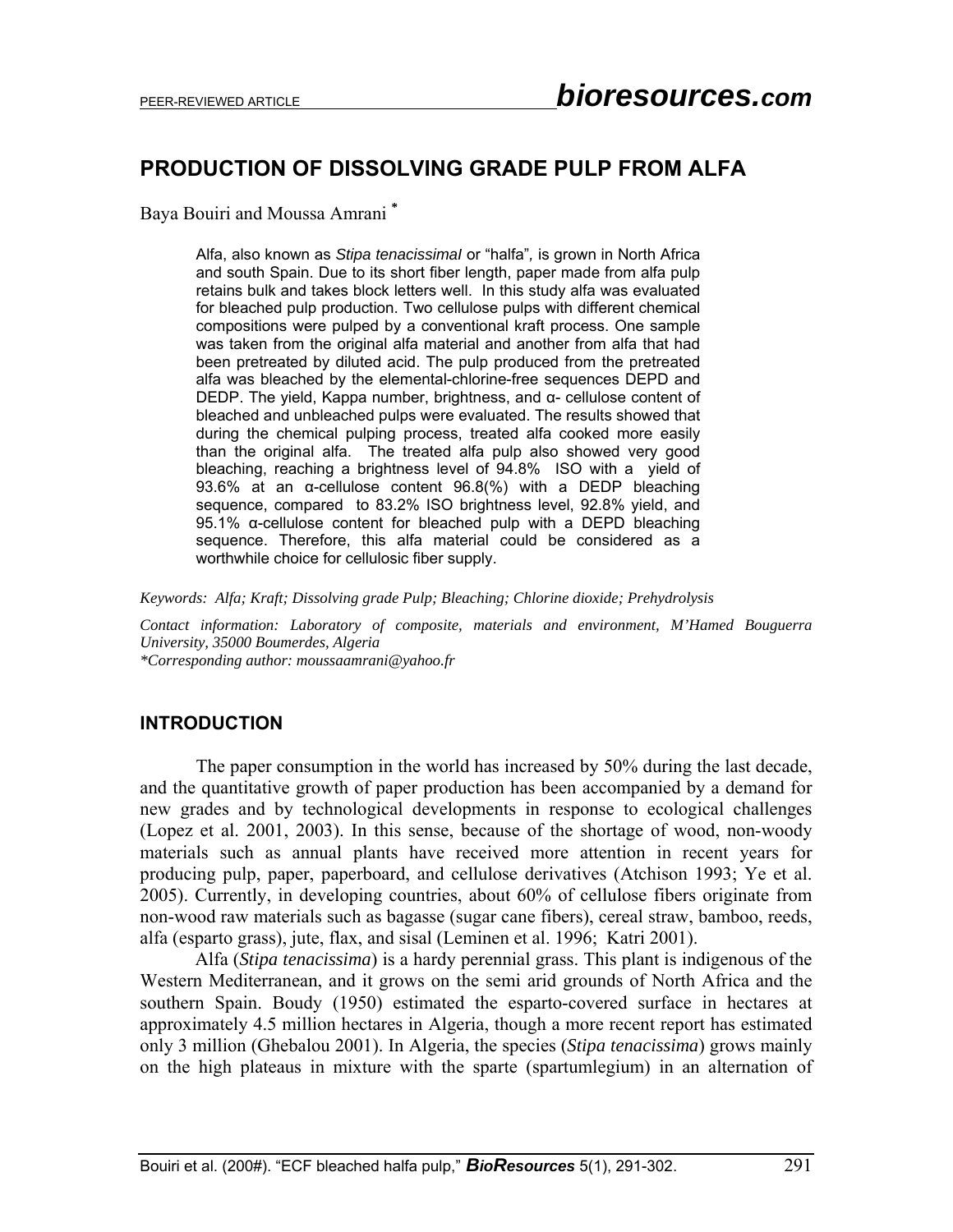vegetation studied by Chifu and Meziani (1995). The yield at havest varies with the density of the alfa coverage of 400 to 2000 kg ha<sup>-1</sup> (Ramendo 1975).

Alfa fibers have thick walls and are short, normally less than 3 mm in length, with an average length of 1.5 mm. The fiber diameter varies from about 0.005 to 0.015 mm, with an average of about 0.012 mm, giving a length to diameter ratio of 125 (Harche 1982; Akchiche et al. 1987; Hurter 1988). Alfa refines quite quickly, yielding low strength properties, but retains bulk, air permeability, and excellent opacity. Its low fiber coarseness provides the sheet with a good formation, smoothness, and excellent opacity. A particular property of this pulp is its ability to give the sheet a good dimensional stability (El ghazi et al. 1997; Akchiche and Bouregda 2007). The formation, smoothness, and optical characteristics of this pulp makes it suitable for all fine paper grades. Its ability to create a dimensionally stable sheet finds uses in wallpaper base. The pulp also has a low extract conductivity, which finds application in some electrical grades (Harche and Catesson 1985).

Alfa has held its own against the competition with wood pulp for some time because of its favourable papermaking properties. The stock forms well on a paper machine because of free drainage and uniform fiber length, compared with rag or wood pulp. Another important characteristic of papers made from alfa is dimensional stability with changes in moisture content. Alfa contains 65 to 70 % of holocellulose, 18 to 25 % of lignin, 25 to 30 % of pentosans, and 4 to 5 % of mineral matter, and the silicate level is 1 to 2% (Nadji et al. 2006).

The good solubility of this lignin in an alkaline liquid makes it possible to use less active alkali and temperature for kraft or soda cooking (Houacine 1983; Hattali et al. 2004). Kraft processes produce a variety of pulps used mainly for packaging and highstrength papers and board. However, for most printing, for copying, and for some packaging grades, the pulp has to be bleached to remove the small fraction of the lignin remaining after cooking. Use of elemental chlorine in the pulp bleaching process causes the formation of toxic chemicals such as dioxins, furans, and adsorbable organic halides (AOX) in the wastewater (Brunner and Pulliam 1993; Mishra 2001). The characteristics of pulp mill effluents have the potential to be hazardous to both humans and marine life. For this purpose, elemental chlorine-free (ECF) bleaching, based on chlorine dioxide, offers a number of fundamental benefits for the pulp and paper industry over the traditional methods. Chlorine dioxide is a very selective bleaching reagent, preferentially oxidizing lignin in the presence of carbohydrates, thereby preserving pulp quality (Svenson et al. 2006). In addition,  $ClO<sub>2</sub>$  generates less chlorinated organics or absorbable chlorinated organic compound (AOX) compared to chlorine (Huggett 1994; Solomon 1996). However, there are issues surrounding the utilization of chlorine dioxide. Based on oxidation equivalents it's more expensive than elemental chlorine. Furthermore, the formation of chlorate and chlorite decrease its oxidation efficiency, further increasing the cost of bleaching (Svenson et al. 2006).

The objective of the study presented here was to compare and evaluate kraft pulping of alfa with and without a prehydrolysis process, and ECF bleaching process of alfa pulp. Yield, Kappa number, cellulose, and viscosity were examined in order to determine the best bleaching conditions of the pulp.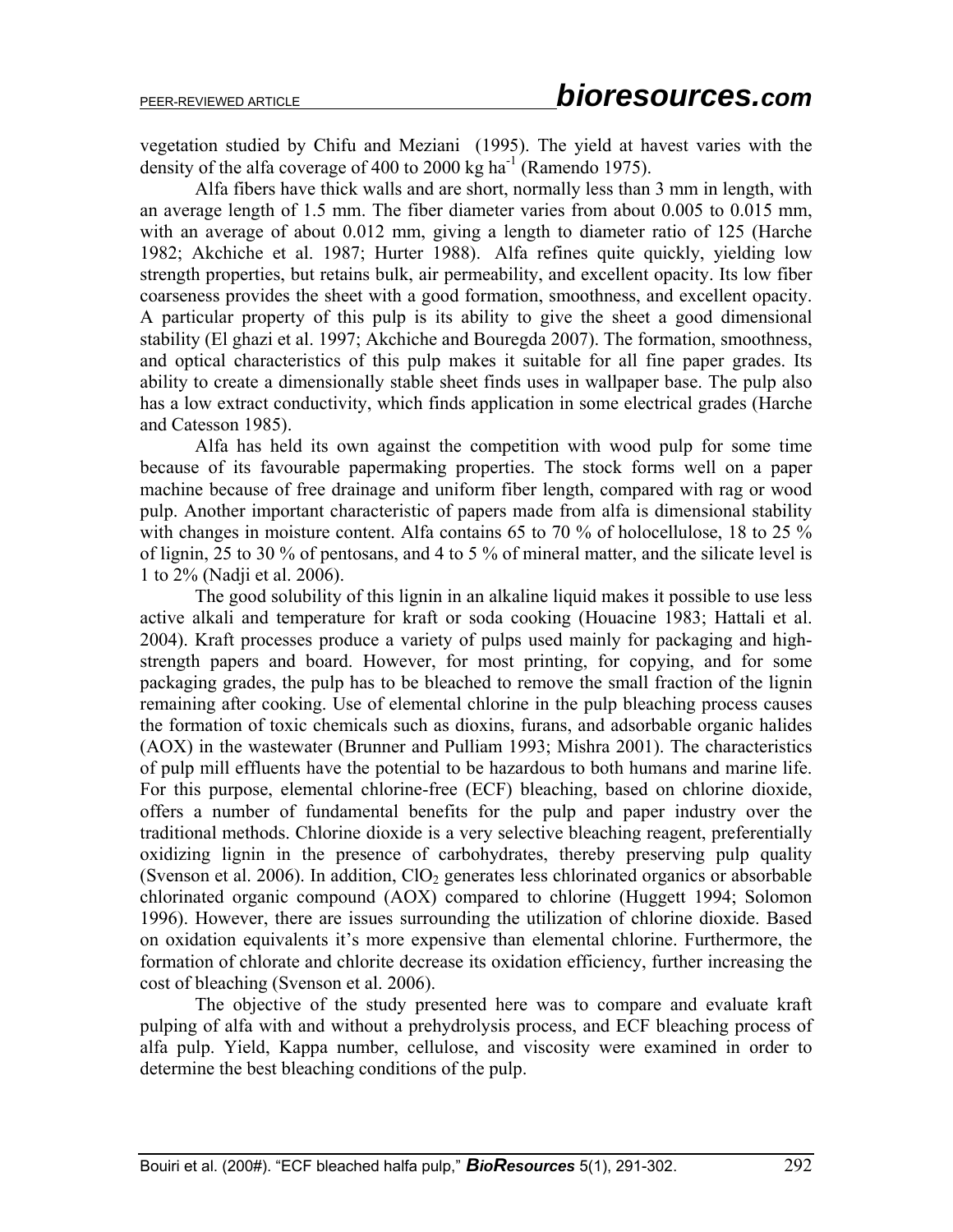# **EXPERIMENTAL**

### **Raw Material**

The alfa was provided by the pulp and paper mill of Saida, in south Algeria. For pulping, stems of length 60-70 cm were washed with water to remove the residues, dried under the sun, and manually cut up approximately to the size of 3 to 4 cm. This was designated as original alfa (OA). An OA sample was pretreated with 0.75% sulfuric acid solution under the following conditions: solid:liquid ratio equal to 1:5, temperature 120°C, pressure 6 bar, and retention time 120 min (Nguyen et al. 1998). After the reaction, the solid residue was separated, then washed with water until neutral pH. This sample was designated acid pretreated alfa (APA). Characteristics of OA and APA are given in Table 1.

# **Methods**

### *Kraft pulping*

Unbleached pulps were obtained from both OA and APA. For the sulfate pulping reaction, a 5 L stainless steel batch cylindrical pressurized reactor was filled with chips of alfa, in addition to sulfate liquor. A 5:1 liquor to alfa ratio was used with 18% active alkali on chips as Na<sub>2</sub>O and 24% sulfidity. The time to reach the max temperature of 145 °C was 90 min, and the duration at 145°C was 150 min (Houacine et al. 1983a; Akchich et al. 2007). Following cooking, the pulp was separated from the black liquor by filtration, washed with distilled water on a sieve of 0.16 mm mesh to remove residual alkali, dried, and screened to separate shives. The pulp obtained from the original alfa material was termed OAP, while that obtained from pretreated alfa was designated APAP. The characteristics of the pulps obtained are given in Table 2.

# *Pulp bleaching procedure*

Alfa pulps free of shives were submitted to an oxidative delignification process. This bleaching process was done in 4 stages, using chlorine dioxide (D), alkali extraction (E), and hydrogen peroxide (P).

# *Pulp bleaching procedure by chlorine dioxide (D)*

The preparation of pure aqueous  $ClO<sub>2</sub>$  solutions was carried out by acidification of saturated aqueous NaClO<sub>2</sub> with 4 N sulfuric acid and  $ClO<sub>2</sub>$  gas absorption in pure refreshed water. The ClO<sub>2</sub> concentration was 8.5 g  $1^{-1}$ , with an undetectable level of chlorine.

 The alfa screened pulps were loaded into heat-proof polystyrene bags that were subsequently placed in a thermostat regulated bath for the retention time of 2 h, consistency of 10%, pH= 3.5, four temperature levels of 50, 60, 70, and 80  $^{\circ}$ C, and the chlorine dioxide concentrations used in the different experiments were 0.5, 1, 1.5, 2, 2.5, and 3% of o.d. pulps. After the D stage, pulp was discharged from the reactor and washed with distilled water. Then next step of alkali extraction (E) was carried out using 10% consistency, 70 °C temperature for 60 min,  $pH > 10$ , and NaOH concentrations of 1, 1.25, 1.75, 2, 2.5, 2.75, 3.75, and 4% of o.d. pulps.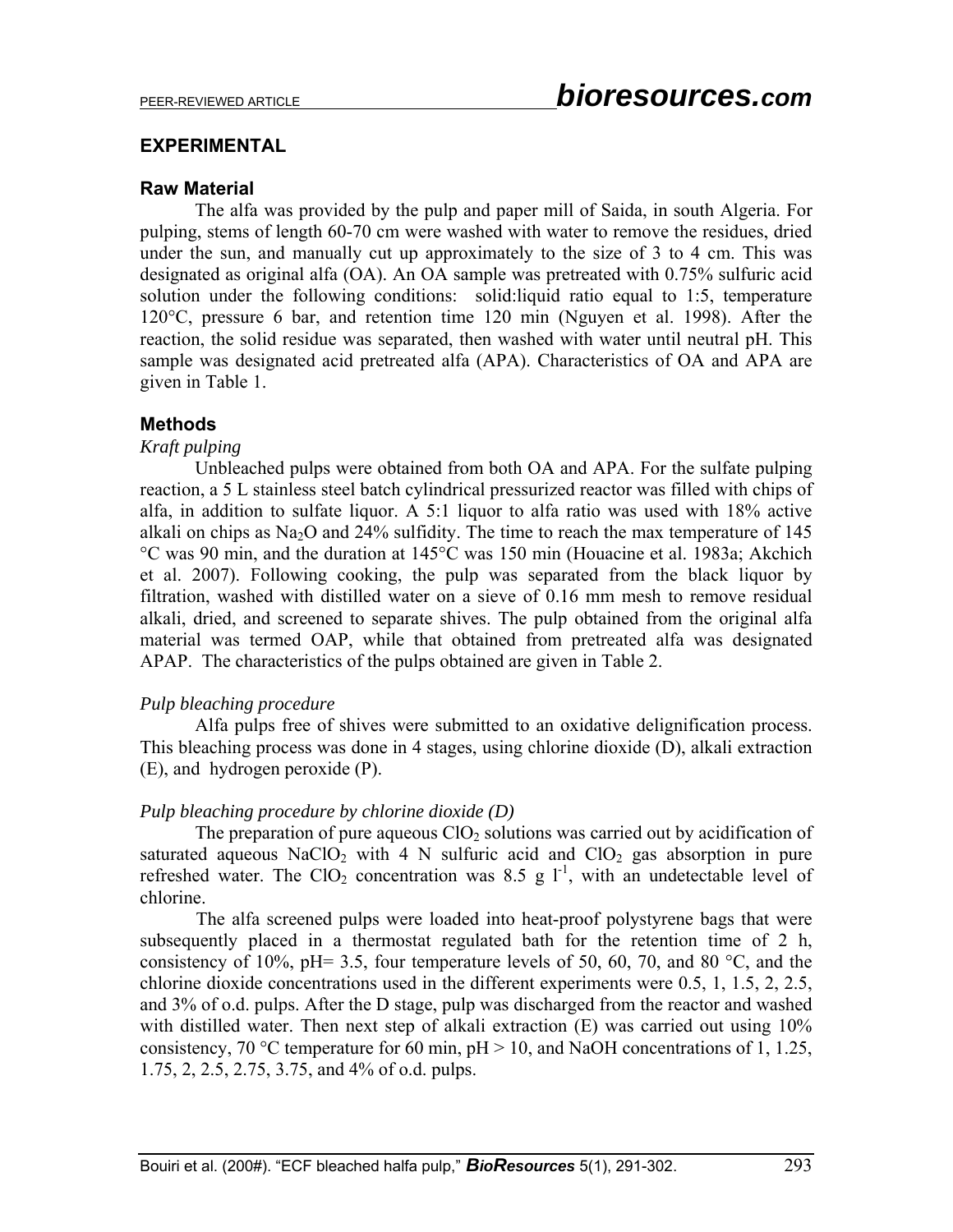# *Pulp bleaching procedure by hydrogen dioxide (P)*

The pulp was loaded into heat-proof polystyrene bags that were subsequently placed in a thermostat regulated bath at 70 °C, a consistency of 10%, a NaOH concentration of 1.8%, and sodium silicate  $(Na_2SiO_3.9H_2O)$  5% relative to the weight of absolutely dry cellulose. The hydrogen peroxide concentrations and retention times for each step used in the different experiments were from 1% to 5% and 30 to 210 min, respectively.

### *Analyses*

After each step, washed and dried pulp was analyzed. Pulp yield expressed on a screened material basis (referred to dry matter) was determined gravimetrically. Moisture content of the pulp was determined as per TAPPI test method T 210 cm-86. The standard method was used to measure the Kappa number (PN-70/P50093). To determine the percentage of lignin content in pulp on the basis of kappa number, a conversion index 0.15 was assumed. Alpha cellulose, the pulp fraction resistant to a treatment in an aqueous solution containing 17.5% sodium hydroxide, was determined by TAPPI method T 203 om-88. The brightness and whiteness of the pulp were measured using Technibrite TB 1c instruments as per TAPPI method T 525 om-02, and T 560 pm-96, respectively. The viscosity of pulp was determined by capillary viscosimetry using TAPPI test method T230 om-99. Chemical oxygen demand (COD) of the effluent generated from bleaching sequences was estimated by an open reflux method (Degremont 2005)

# **RESULTS AND DISCUSSION**

The chemical composition of alfa is shown in Table 1. Cellulose was the major component, followed by hemicelluloses and lignin. The smallest components were extractives and ash. The silicate in the alfa accounted for 2.53% of the mass. According to Han (1998) it was a much higher than the content in wood. The comparative analyses of chemical composition reveal some differences between original and prehydrolyzed alfa. The pretreated alfa was richer in cellulose (60.57% vs. 47.63%), lignin (22.85% vs. 17.71%), silicates (3.56% vs. 2.53%), and ashes (6.63% vs. 5.12%) and poor in hemicelluloses  $(4.43\%$  vs. 22.15%) and extractible matter  $(4.22\%$  vs. 6.59%), as compared with original alfa. Hemicelluloses are much more susceptible to attack with dilute acids than cellulose or lignin (McMillan 1994; Grace et al. 1996). This probably occurs because its structure is ramified, and the sugar units are linked by bonds weaker than those of the glucose units in cellulose (Kholkine 1989). Lignin is a cross-linked hydroxylated and methoxylated aromatic macromolecule that gives colour, resistance to biological attack, and structural rigidity to the material cell wall, and because its different units are linked by series of ether and carbon-carbon linkages, it presents considerable resistance to chemical degradation (Nikitin et al. 1978; Chen et al. 2001).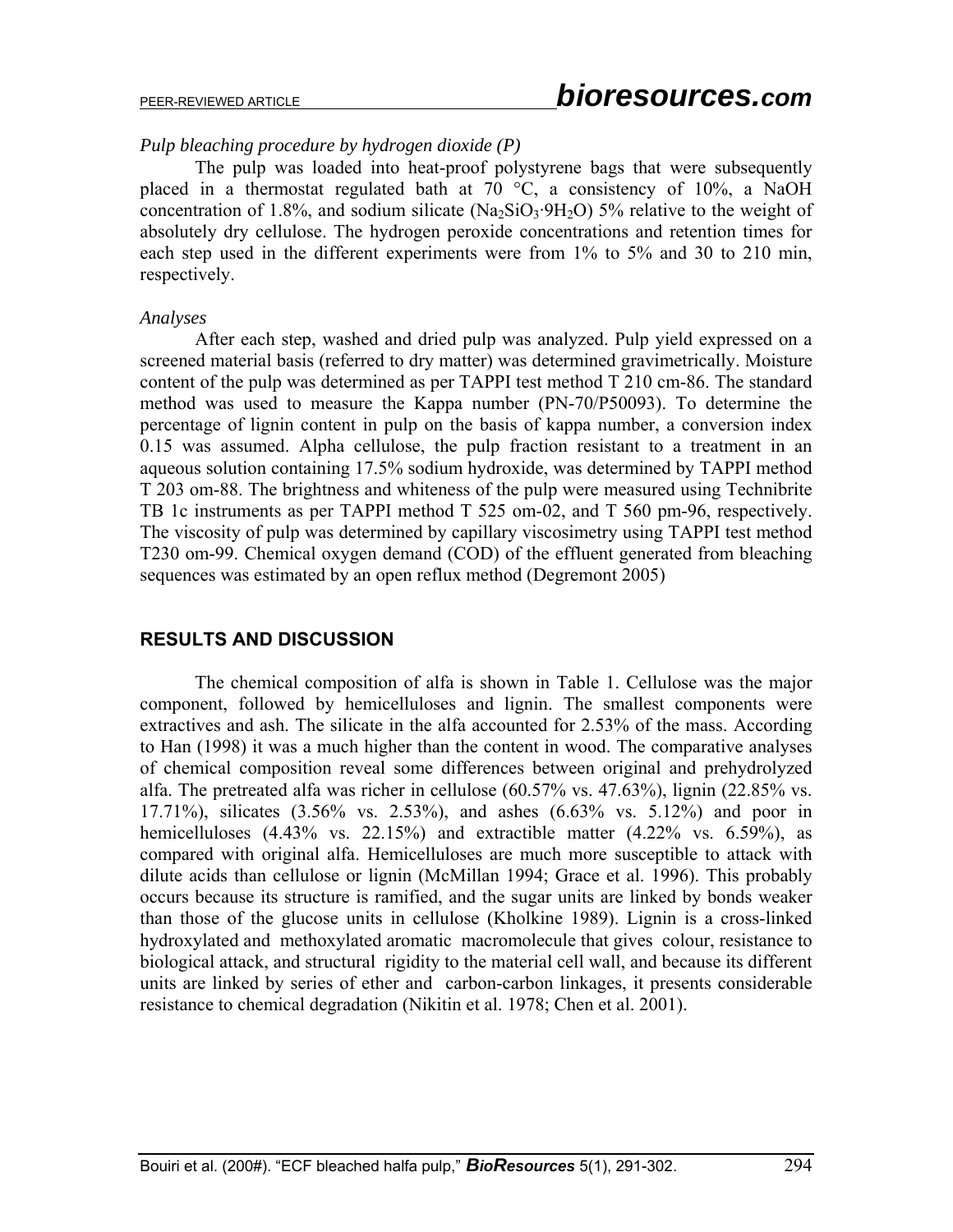| <b>Component</b>           | <b>Composition (% dry weight)</b> |            |  |
|----------------------------|-----------------------------------|------------|--|
|                            | <b>OA</b>                         | <b>APA</b> |  |
| Cellulose                  | 47.63                             | 60.57      |  |
| <b>Hemicelluloses</b>      | 22.15                             | 4.43       |  |
| Lignin                     | 17.71                             | 22.85      |  |
| <b>Silicates</b>           | 2.53                              | 3.56       |  |
| <b>Extractable matters</b> | 6.59                              | 4.22       |  |
| Ash                        | 5.12                              | 6.62       |  |
| Other                      | 0.80                              | 0.31       |  |
|                            |                                   |            |  |
|                            |                                   |            |  |

### **Table 1.** Chemical Composition of the Original and Acid-Pretreated Alfa

# **Cooking**

 Two alfa chips samples (OA and APA) were chosen for cooking. Chemical properties of the pulps are shown in Table 2. Contents of α-cellulose (an indicator of cellulose purity) approached 86.3% and 93.3% for OA pulps and APA pulps, respectively. These results clearly show that acid pre-hydrolysis was effective in increasing cellulose purity (Day et al. 2007). Hemicelluloses, lignin, and ash contents of pulps of APA, which are indicators of cellulose impurity, were not comparable to those of OA pulps. With the same cooking conditions, the total pulp yield of OA was 43.5% higher than that of APA, which was 36.7%.

 The high yield has to be attributed to the possible preservation of a high amount of high-molecular weight xylan (Jahan et al. 2008). This is indicative of the effectiveness of sulfate cooking after acid pre-hydrolysis treatment for increasing cellulose purity. The amount of reject material, defined as the difference between total and screened yields, was much lower in the sulfate pulp of APA. This could be due to a good diffusion of white liquor into the chips and/or to strongly affected structure of chips (Testova 2006).

 The Kappa number was included in this study to measure the content of pulps in compounds susceptible to oxidation in bleaching. The best results in terms of Kappa number were found with kraft-processed APA (3.2%), which corresponded to lignin contents of 1.34%. This lower Kappa number contributed to improved optical properties of this pulp ( 41.3% ISO brightness), which were better than the results determined for kraft pulps produced from original alfa (23.5% ISO brightness). The kraft delignification of pre-hydrolysed chips resulted in a lower content of hemicelluloses (0.15%) than in kraft delignification of original alfa (5.38%). The pulp viscosity was 22.8 cp and 20.6 cp for OAP and APAP respectively. The aforementioned results confirmed the very well known concept that higher Kappa pulps present higher yield and viscosity. Therefore, it can be concluded that kraft pulping of pre-hydrolysed chips may be best in order to produce viscose-grade pulps.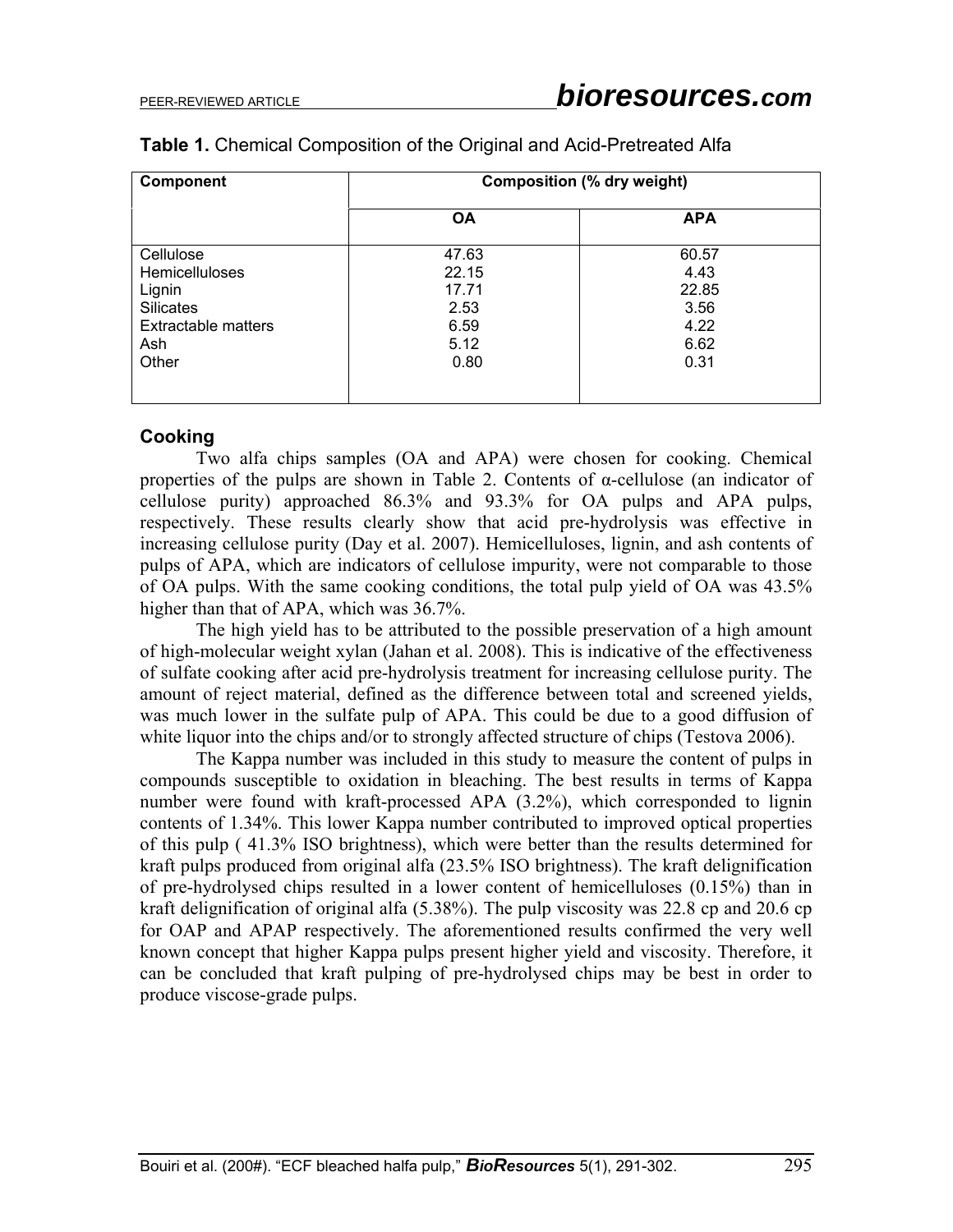| <b>Parameters</b>        | <b>OAP</b> | <b>APAP</b> |
|--------------------------|------------|-------------|
|                          |            |             |
| Total yield (%)          | 43.5       | 36.7        |
| Rejects (%)              | 0.88       | 0.21        |
| $\alpha$ - cellulose (%) | 68.4       | 76.8        |
| Kappa number             | 18.2       | 8.6         |
| Klason lignin (%)        | 2.73       | 1.3         |
| Hemicelluloses (%)       | 5.38       | 0.15        |
| Viscosity (cp)           | 22.8       | 20.6        |
| Brightness (% ISO)       | 23.5       | 41.3        |
| Ash $(\%)$               | 1.01       | 0.08        |
|                          |            |             |

# **Table 2.** Results of Kraft Pulping of OA and APA

### **ECF Bleaching**

 The experimental conditions selected to bleach pulps were fixed according to literature data and our own experience.

### **Chlorine Dioxide Delignification**

Bleached pulps showed different properties according to the material used, demonstrating that the dilute acid pretreatment before pulping process affected the characteristics of the produced pulps. As show in Table 3, the kappa number (a measure of lignin content) of bleached APA pulp was lower than that of bleached OA pulps. On the other hand, the brightness and  $\alpha$ -cellulose content were higher in the bleached APA pulp than in the bleached OA pulps. The presence of extractives in the unbleached OA pulps negatively affected the bleaching process (Mussatto et al. 2008). According to Fengel and Wegener (1989) extractives must be removed prior the lignin isolation to avoid the formation of condensation products with lignin during the pulping process.

The chlorine dioxide oxidation started with different temperatures and concentrations of  $ClO<sub>2</sub>$ . The results obtained suggest that there is no reason to increase the temperature more than 70 °C. The low Kappa numbers of 7.5 and 3.3, respectively, were achieved at this temperature from OA and APA. In addition, at this temperature the brightness of the both pulps was the highest, 63.6 and 71.3, for the pulps produced from OA and APA, respectively. In this case, the  $ClO<sub>2</sub>$  concentration was 3% based on the weight of dried pulp. A higher  $\alpha$ -cellulose in pulp was obtained at the same temperature with a  $ClO<sub>2</sub>$  concentration of 1.5 - 2%.

# **Alkali Extraction**

 This stage achieves extraction of degraded lignin compounds, which would otherwise increase the chemical usage in subsequent bleaching stages, by means of caustic (NaOH) solution. The objective of this step is the removal of chromophores generated during previous steps: chlorinated and oxidized lignin fragments are removed, and this increases the brightness that can be imparted by subsequent bleaching steps, yielding better brightness, opacity, softness, and mechanical properties, with limited removal of polysaccharides (Süss 2006). The experimental results obtained in this extraction process are shown in Table 4. It can be seen that at the same level of alkali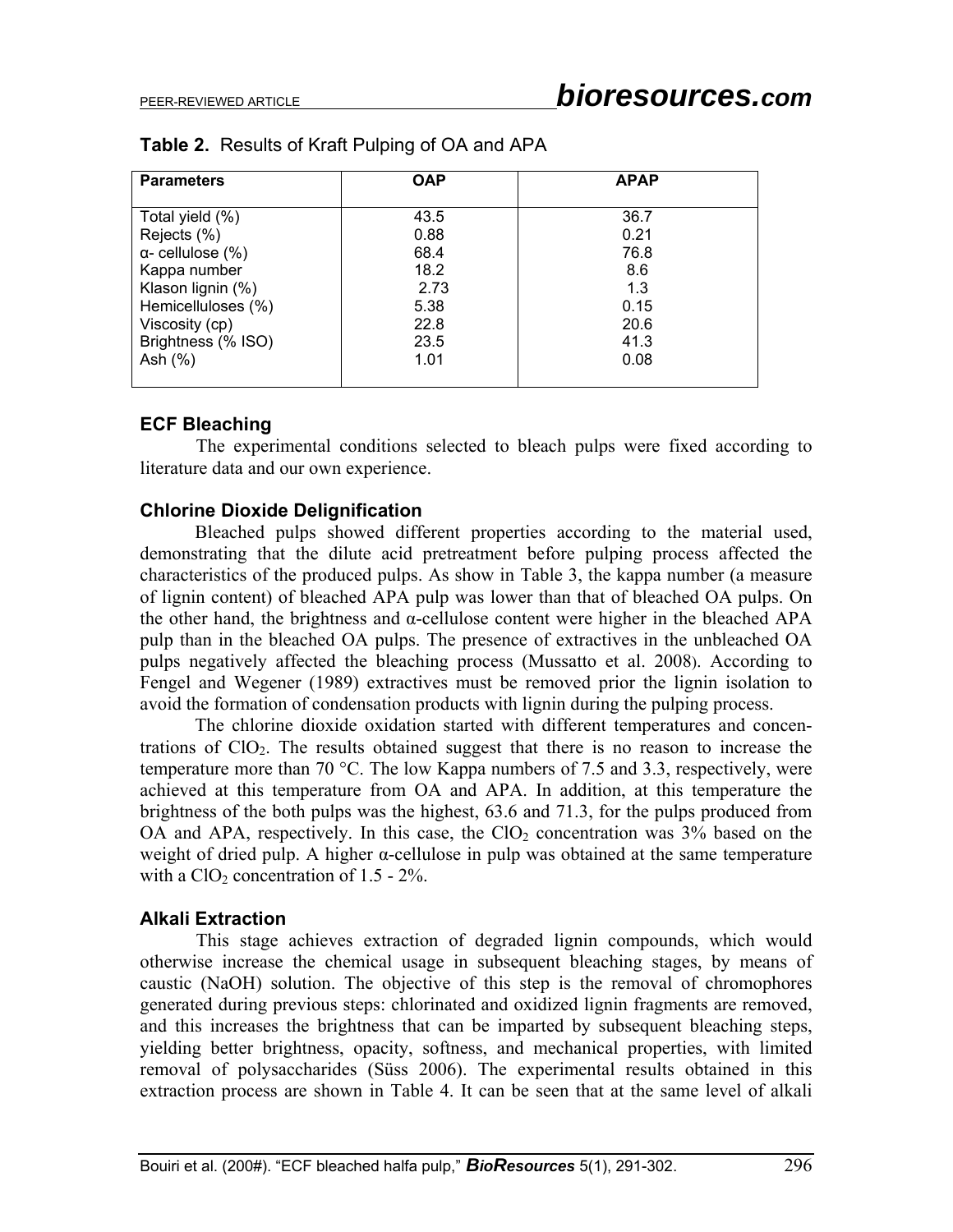extraction, pulp produced from APA, after E stage, had the lowest Kappa number, highest brightness, and highest contents of  $\alpha$ -cellulose compared to pulps produced from OA. With lower amounts of NaOH in interval from 1 to 2 %, Kappa number rapidly decreased and for a given amount beyond 2% stabilised at 1.8 and 0.8 for pulps OA and APA, respectively. On the other hand, brightness and  $\alpha$ -cellulose content increased with increasing NaOH. The optimum amount of NaOH was 2% od pulps, for which OA pulps achieved a Kappa number, brightness, and  $\alpha$ -cellulose content of 1.9, 68.5%, and 90.6%, respectively. In the case of APA pulps, at 2% level of NaOH based on od pulps, the Kappa number, brightness, and  $\alpha$ -cellulose content reached 0.8, 83.6%, and 94.6%, respectively. It was not possible to produce a dissolving grade pulp from paper grade kraft pulp without applying a prehydrolysis stage before pulping (see results Table 4), probably because of the conversion of some hemicelluloses fractions to an alkaliinsoluble form.

| CIO <sub>2</sub><br>consistency, | Temper-<br>ature,  | <b>OAP</b> |                |            | <b>APAP</b> |                |            |
|----------------------------------|--------------------|------------|----------------|------------|-------------|----------------|------------|
| (% dried                         | $\mathsf{C}^\circ$ | Kappa      | <b>Bright-</b> | α-         | Kappa       | <b>Bright-</b> | α-         |
| pulps)                           |                    | number     | ness,          | cellulose, | number      | ness,          | cellulose, |
|                                  |                    |            | $\%$           | %          |             | $\%$           | $\%$       |
| 0                                | $\blacksquare$     | 18.2       | 23.5           | 68.4       | 8.6         | 41.3           | 76.8       |
| 0.5                              | 50                 | 15.3       | 28.6           | 83.5       | 7.3         | 63.6           | 87.5       |
| 1                                | 50                 | 14.2       | 32.8           | 83.5       | 5.6         | 66.7           | 87.0       |
| 1.5                              | 50                 | 12.8       | 37.2           | 83.6       | 4.8         | 68.2           | 87.2       |
| $\overline{2}$                   | 50                 | 10.7       | 40.8           | 83.8       | 4.5         | 67.4           | 87.1       |
| 2.5                              | 50                 | 9.9        | 46.7           | 85.1       | 4.4         | 67.3           | 87.6       |
| 3                                | 50                 | 9.6        | 51.3           | 85.5       | 4.1         | 66.6           | 87.5       |
| 0.5                              | 60                 | 12.7       | 38.7           | 83.8       | 6.7         | 65.9           | 88.5       |
| $\mathbf{1}$                     | 60                 | 10.1       | 45.3           | 83.9       | 5.8         | 66.2           | 88.7       |
| 1.5                              | 60                 | 9.5        | 50.5           | 85.0       | 5.2         | 68.5           | 88.2       |
| $\overline{2}$                   | 60                 | 8.6        | 52.1           | 85.5       | 4.3         | 68.7           | 88.5       |
| 2.5                              | 60                 | 8.2        | 57.4           | 86.8       | 3.8         | 70.1           | 88.5       |
| 3                                | 60                 | 7.9        | 60.8           | 86.5       | 3.8         | 68.3           | 88.8       |
| 0.5                              | 70                 | 10.3       | 45.9           | 86.9       | 6.2         | 69.6           | 89.7       |
| 1                                | 70                 | 9.1        | 50.1           | 86.6       | 4.7         | 71.3           | 90.1       |
| 1.5                              | 70                 | 8.1        | 53.2           | 87.4       | 3.8         | 71.6           | 90.7       |
| $\overline{2}$                   | 70                 | 7.8        | 55.2           | 87.1       | 3.6         | 70.8           | 90.5       |
| 2.5                              | 70                 | 7.6        | 63.5           | 86.8       | 3.5         | 71.2           | 89.8       |
| 3                                | 70                 | 7.5        | 63.6           | 85.8       | 3.3         | 71.3           | 89.3       |
| 0.5                              | 80                 | 9.3        | 50.3           | 85.3       | 5.5         | 69.3           | 89.5       |
| 1.                               | 80                 | 8.4        | 55.8           | 86.2       | 4.6         | 68.9           | 89.7       |
| 1.5                              | 80                 | 7.8        | 56.3           | 85.8       | 4.2         | 68.6           | 89.2       |
| $\overline{2}$                   | 80                 | 7.9        | 62.3           | 85.4       | 3.8         | 68.7           | 89.7       |
| 2.5                              | 80                 | 7.7        | 63.2           | 84.3       | 3.7         | 68.8           | 88.1       |
| 3                                | 80                 | 7.8        | 63.8           | 84.4       | 3.5         | 68.6           | 88.3       |

**Table 3.** Effect of CIO<sub>2</sub> Consistency and Temperature on the Bleaching Process

Time=  $120 \text{ min}$ , Consistency =  $10\%$ , pH =  $3.5 \text{ m}$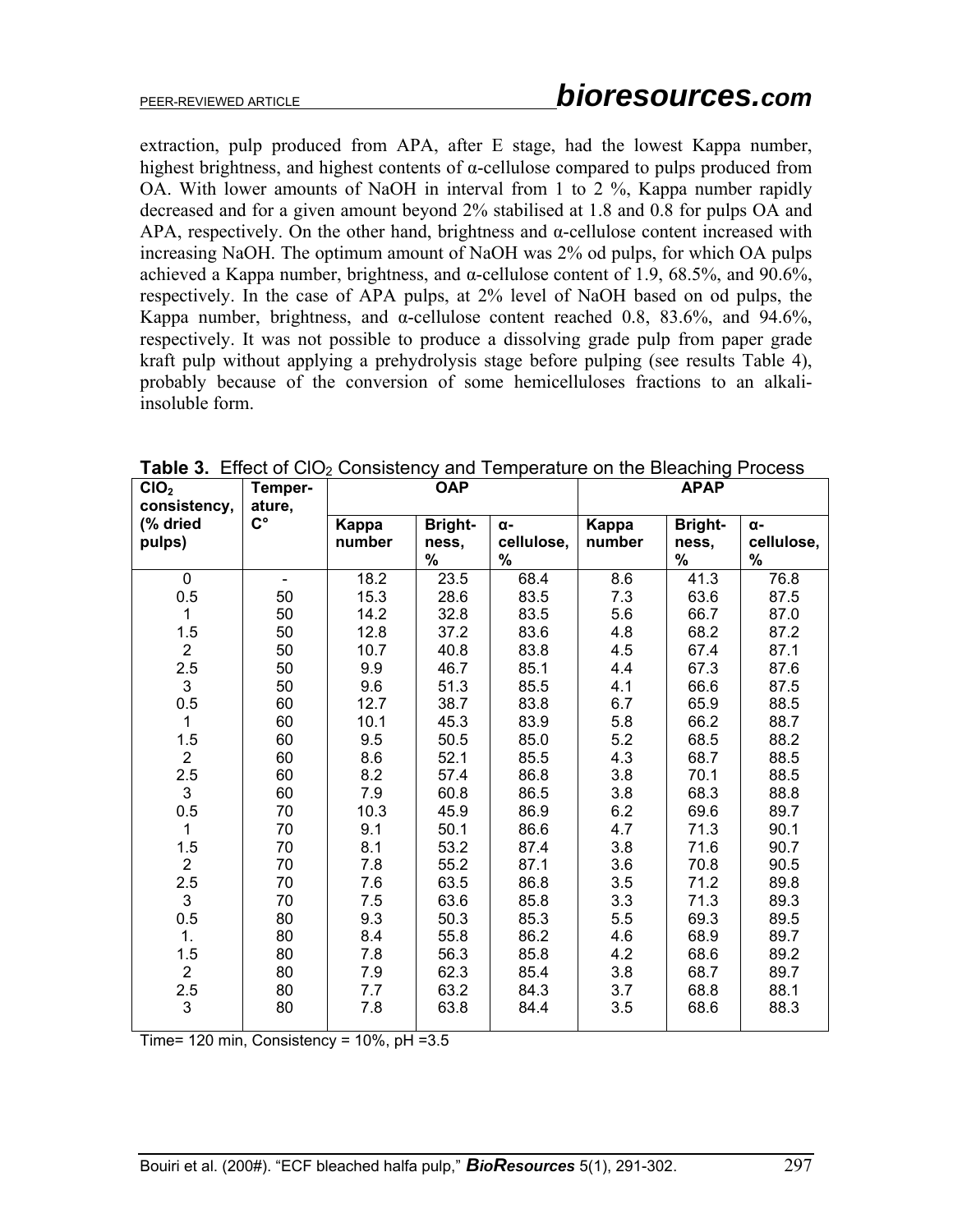| <b>NaOH</b>     | <b>OAP</b> |                   |                | <b>APAP</b> |                   |             |  |
|-----------------|------------|-------------------|----------------|-------------|-------------------|-------------|--|
| consistency     | Kappa      | <b>Brightness</b> | α-cellulose    | Kappa       | <b>Brightness</b> | α-cellulose |  |
| (% dried pulps) | number     | (9/0)             | $\frac{10}{6}$ | number      | (9/0)             | $(\% )$     |  |
|                 | 7.9        | 53.7              | 87.3           | 3.6         | 71.8              | 90.5        |  |
|                 | 5.2        | 60.5              | 88.4           | 2.3         | 76.8              | 92.2        |  |
| 1.25            | 3.6        | 63.7              | 88.7           | 1.1         | 79.4              | 93.5        |  |
| 1.75            | 2.5        | 66.9              | 90.2           | 0.9         | 81.6              | 94.2        |  |
| 2               | 1.9        | 68.5              | 90.6           | 0.8         | 83.6              | 94.6        |  |
| 2.5             | 1.8        | 69.2              | 90.8           | 0.8         | 84.2              | 95.1        |  |
| 2.75            | 1.9        | 69.6              | 91.5           | 0.8         | 84.7              | 95.6        |  |
| 3.25            | 1.9        | 70.2              | 91.6           | 0.8         | 85.2              | 95.8        |  |
| 4               | 1.9        | 70.6              | 92.3           | 0.8         | 85.6              | 96.3        |  |

**Table 4.** Effect of the NaOH Consistency on the Alkali Extraction Process

Time = 60 min, Consistency =  $10\%$ , pH > 10, T =  $70\degree$ C

### **Bleaching Sequence**

The experimental conditions of sequences DEPD and DEDP selected to bleach APA pulp to viscose grade end products were fixed as shown in Tables 5 and 6, according to literature data and our own experience. According to Abrantes et al. (2007), although hydrogen peroxide is a successful bleaching agent, its effectiveness is limited by a poor selectivity, which is reflected by a severe viscosity loss. It is generally admitted that the radicals generated during the peroxide decomposition are responsible for this cellulose degradation. A possible alternative to minimize this problem would be the use of magnesium sulfate in the peroxide stage, because this salt is reported to be extremely efficient at reducing the rate of peroxide decomposition, and thus it could prevent the radical degradation reactions of carbohydrates (Lapierre et al. 2003). The bleaching results for each studied sequence are summarized in Table 7. Bleached pulp presented different characteristics according to the bleached stage used. The yield, α-cellulose, and brightness of pulp during the DEDP bleaching sequence and the COD of the liquid effluent were higher than those of pulp subjected to the DEPD bleaching sequence. The bleached pulp was without lignin, indicating that all the lignin present in unbleached pulp was removed using DEDP or DEPD bleaching sequences, and the cellulose pulp was more easily bleached, achieving a white colour corresponding to a high brightness.

The difference between the two sequences was 0.8% in terms of pulp yield, showing an advantage for the DEDP sequence, which reached a value of 93.6%. The losses in weight during the process of bleaching were the result of delignification, the hydrolysis, and the solubilisation of pentose and low-weight cellulose molecular (Dapia et al. 2003). The significant quantity of degraded and solubilised polysaccharides was estimated by the COD of the liquid effluents of extraction, which was of 53 and 58 g kg<sup>-1</sup> dry fibres for DEPD and DEDP bleaching sequences, respectively. A brightness of 83.2% ISO and higher is to be regarded as a good value, considering the simplicity of the bleaching process employed and the use of an ECF bleaching sequence. Pulp subjected to the DEDP bleaching sequence showed a 11.6% higher ISO brightness than the pulp subjected to the DEPD bleaching sequence. These results are in agreement with the finding of French researchers (Lachenal et al. 2005a). They reported that use of peroxide in the end of the bleaching sequence results in better brightness. Peroxide is one of the best candidates for degrading quinines, which are mainly responsible for yellowing of the pulp (Kumar et al. 2007). Use of  $ClO<sub>2</sub>$  actually leads to slow and incomplete destruction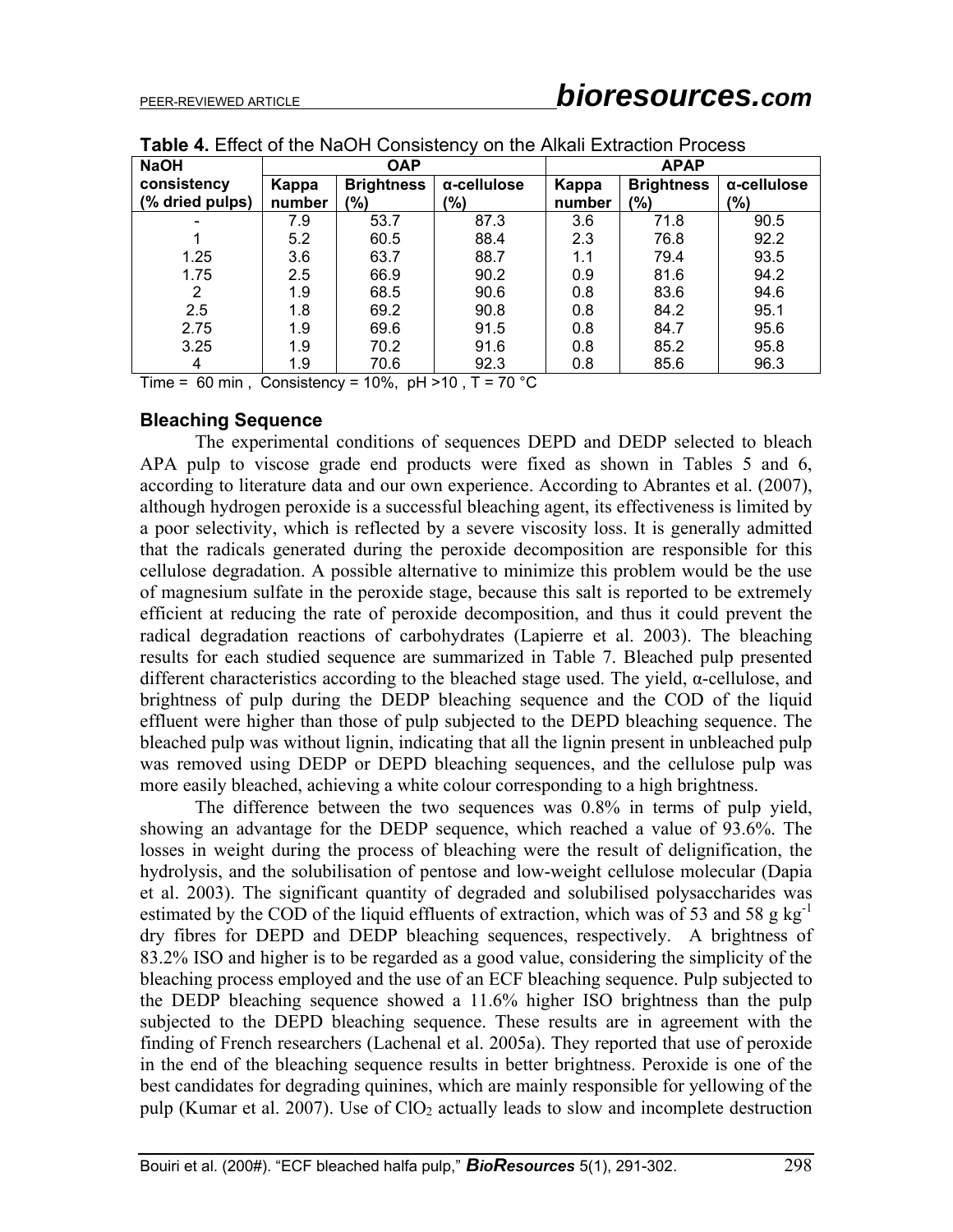of quinonic chromophores and also the creation of new quinine groups (Lachenal et al. 2005b). Therefore, the use of  $ClO<sub>2</sub>$  at the end of the bleaching sequence is not the best choice in terms of brightness development. The viscosity of the pulp after bleaching sequence was remarkably decreased. Pulp after DEPD bleaching had higher viscosity (14.6 cp) than that of DEDP (13.2 cp). This could be due to the presence of pentosans in the pulp, after the alkali extraction stage, which protected the cellulose from degradation by the OOH free radical present during peroxide delignification of third stage. Pentosans compete with the cellulose for these radicals and thus avoid undue loss of molecular weight of the cellulose (Zou et al. 2002).

 An essential requirement for textile fibers is that the pulp source should contain a high  $\alpha$ -cellulose fraction (Mark 1941). This is necessary to obtain the desired physical properties, such as strength and extensibility. The two bleached pulps derived from the DEPD and DEDP sequences showed the highest proportion of the  $\alpha$ -cellulose content, indicating that the average cellulose chain length (polymerization degree) was increased. The α-cellulose content in case of the DEDP sequence was better as compared to the DEPD sequence. The α-cellulose content was 96.8% and 95.1% in the DEDP and DEPD sequences, respectively. The high  $\alpha$ -cellulose content is attributable to high cellulose yield and possibility the preservation of a high amount of high molecular weight.

| <b>Stages</b>                          | D   | Е  | P    | D  |
|----------------------------------------|-----|----|------|----|
| Consistency of the pulp (%)            | 10  | 10 | 10   | 10 |
| Temperature (°C)                       | 70  | 60 | 80   | 70 |
| Time (min)                             | 180 | 80 | 120  | 60 |
| Concentration of $ClO2(%)$             | 1.5 |    |      |    |
| Concentration of NaOH (%)              |     | 10 |      |    |
| Concentration of $H_2O_2$ (%)          |     |    | 3    |    |
| рH                                     | 4   | 12 | 11   | 10 |
| At the $H_2O_2$ stage concentration of |     |    |      |    |
| NaOH $(%)$                             |     |    | 2    |    |
| $MgSO4$ (%)                            |     |    | 0.05 |    |
| $Na2SiO2$ (%)                          |     |    | 1.5  |    |
|                                        |     |    |      |    |

**Table 5.** Conditions of Bleaching and the Amount of the Chemicals for the DEPD Sequence

| <b>Table 6.</b> Conditions of Bleaching and the Amount of the Chemicals for |  |
|-----------------------------------------------------------------------------|--|
| the DEDP sequence                                                           |  |

| <b>Stages</b>                        | D   | Е  | D  | P   |
|--------------------------------------|-----|----|----|-----|
| Consistency of the pulp (%)          | 10  | 10 | 10 | 10  |
| Temperature (°C)                     | 70  | 60 | 70 | 80  |
| Time (min)                           | 180 | 80 | 60 | 90  |
| Consistency of $ClO2$ (%)            | 1.5 |    |    |     |
| Consistency of NaOH (%)              |     | 10 |    |     |
| Consistency of $H_2O_2$ (%)          |     |    |    | 0.8 |
| pH                                   |     | 12 | 10 | 11  |
| At the stage $H_2O_2$ consistency of |     |    |    |     |
| NaOH $(%)$                           |     |    |    | 0.8 |
| $MgSO4$ (%)                          |     |    |    | 0.5 |
| $Na2 SiO2$ (%)                       |     |    |    | 2.5 |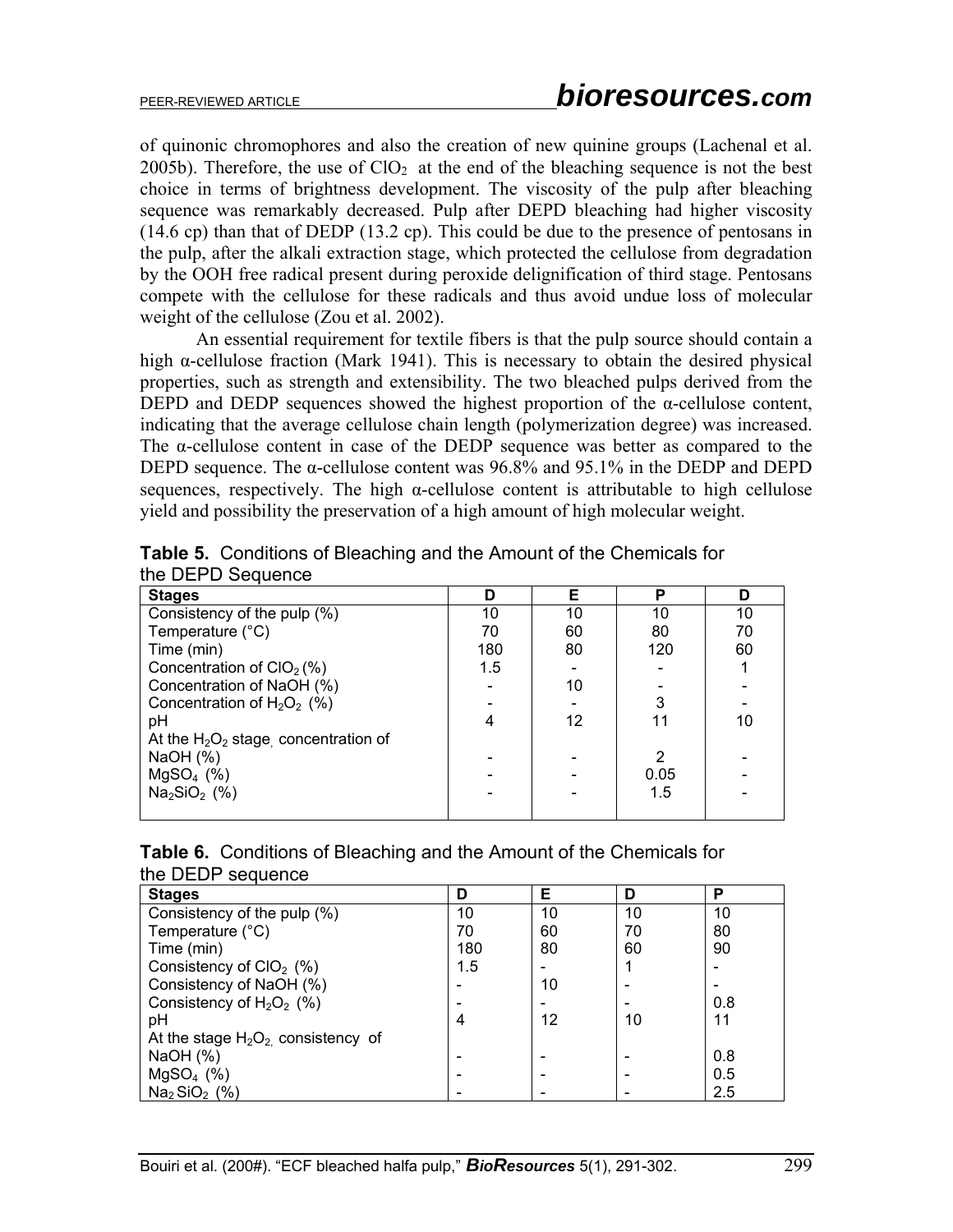| <b>Table 7.</b> Physicochemical Parameters Bleaching Kraft Pulp from Two |  |  |  |
|--------------------------------------------------------------------------|--|--|--|
| Distinct Sequences of Bleaching                                          |  |  |  |

| <b>Bleached Parameters</b> | <b>Bleaching sequences</b> |             |  |  |
|----------------------------|----------------------------|-------------|--|--|
|                            | <b>DEPD</b>                | <b>DEDP</b> |  |  |
|                            |                            |             |  |  |
| Yield $(\%)$               | 92.8                       | 93.6        |  |  |
| $\alpha$ -cellulose (%)    | 95.1                       | 96.8        |  |  |
| Brightness (%)             | 83.2                       | 94.8        |  |  |
| Lignin $(%)$               |                            |             |  |  |
| Viscosity (cp)             | 14.6                       | 13.2        |  |  |
| COD g/kg dried pulp.       | 53                         | 58          |  |  |

# **CONCLUSIONS**

 Based up on these results it is concluded that the high hemicelluloses (22.15%) and extractives (6.59 %) contents in the original alfa affected the pulping and bleaching processes. However, kraft pulping of acid pre-treated alfa gave an α-cellulose rich pulp (76.8 %), although the pulp yield was low (36.7 %). These results show that kraft and ECF delignification of acid pre-treated alfa is an attractive approach for production high purity cellulose pulp. The results obtained in this study demonstrate that alfa presents technological characteristics suitable for production of bleached kraft pulp, making this species an excellent raw material source for dissolving pulp.

### **REFERENCES CITED**

- Abrantes, S., Amaral, E., Costa, A. P., Shatalov, A. A., and Duarte, A. P. (2007). "Hydrogen peroxide bleaching of Arundo donax L.kraft-anthraquinone pulp - Effect of a chelating stage," *Ind. Crop. Prod.* 25, 288-293.
- Akchiche, O., and Bouragda, M. K. (2007). "Espartograss (*Stipa tenacissima* L.), raw materials of papermaking, First part," *Kimia Rastitelnova Sirya* 4, 25-30.
- Akchiche, O., Marchak, A. B., and Butko, Y. G. (1987). "Esparto (*Stipa tenacissima* L.), serio dla, proisvodstvo celulosi," *Ximitcheskaia pererabotka drevessini i drevessinikh otkhodov,* 75-78.
- Atchison, J. E. (1993). "The future of non-wood plant fibers in pulp and papermaking," in: *Pulp and Paper Manufacture*, *Vol. 3, Secondary Fibers and Non-Wood Pulping,*  M. J. Kocurek (ed.), TAPPI, CPPA, 4-21.
- Boudy, P. (1950). *Economie Forestière Nord Africaine*. Ed. Larrosse, Paris, 777-819.
- Brunner, F. L., and Pulliam, T. L. (1993). "An analysis of the environmental impact on pulping and bleaching technologies," *Tappi J*. 76(7), 65-74.
- Chen, C., Baucher, M., Christensen, J. H., and Boerjan, W. (2001). "Biotechnology in trees: Towards improved paper pulping by lignin engineering," *Euphytica* 118, 185- 195.
- Chifu, T., and Meziani, S. A. (1995). "Contribution à l'étude de la flore du Nord de Tébessa ," *Projet Alfa, INARapport n°6, El-Harrach,* 1-18.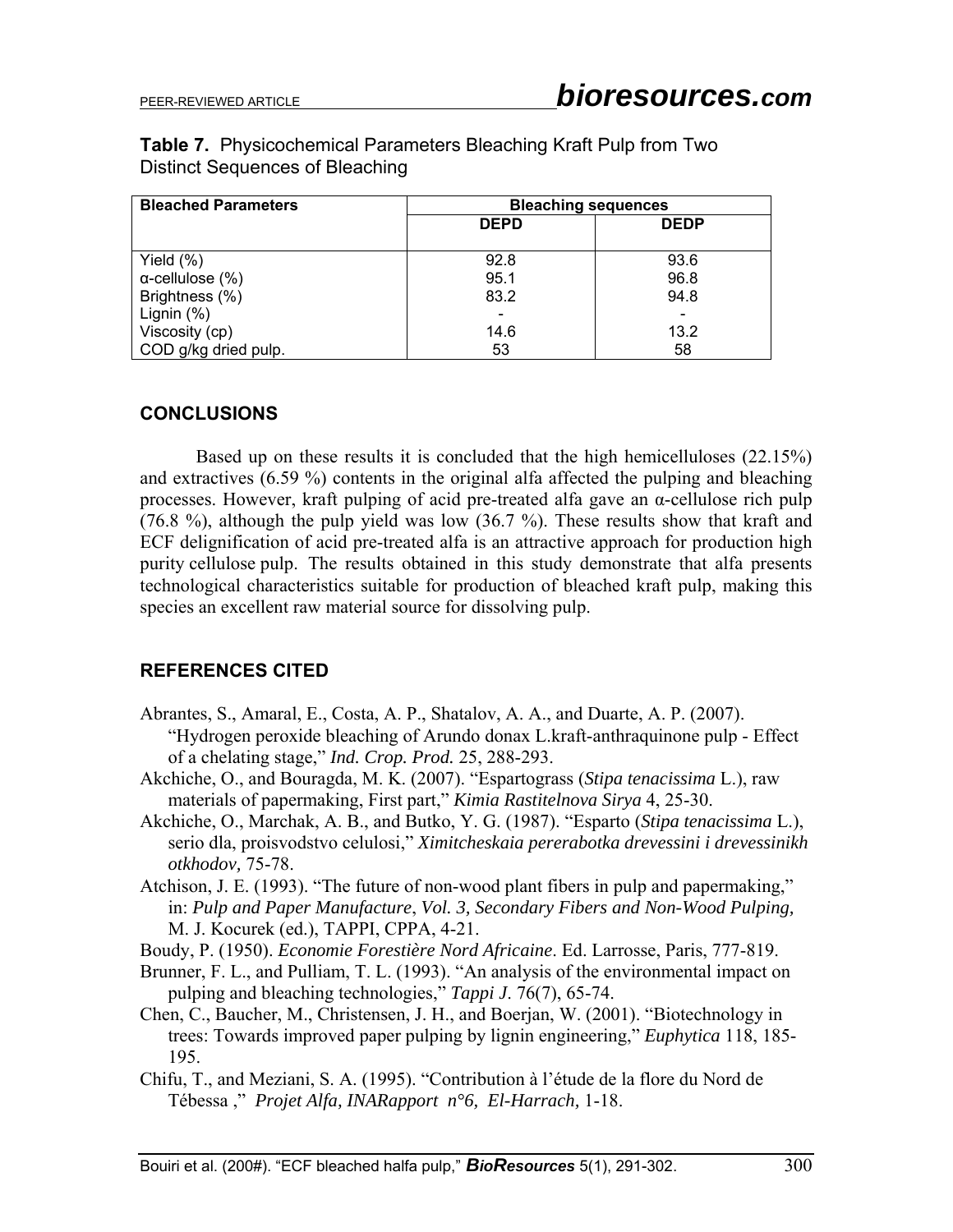- Dapıa, S., Sixta, H., Borgards, A., Harms, H., and Parajo, J. C. (2003). "TCF bleaching of hardwood pulps obtained in organic acid media: Production of viscose-grade pulps," *Holz als Roh- und Werkstoff* 61, 363-368 *.*
- Day, A., Chattopadhay, S. N., Ghoshi, I. N., and Bhaduri, S. K. (2007). "Cellulose derivatives from jute stick, an agrowaste," *IPPTA J.* 19, 145-148.
- Degremont, G. (2005). "Momento technique de l'eau,"  $10^e$  Ed. Lavoisier, T.1, 880p.
- El Ghazi, M., Haloui, B., Janin, G., Ory, J. M, and Clerment, A. (1997). "Propriétés papetières du mélange alfa-eucalyptus," *Revue du Papier et Carton,* n°5 janv. Fév.
- Fengel, D., and Wegener, G. (1989). *Wood. Chemistry, Ultrastructure, Reactions*, Walter de Gruyter, New York.
- Ghebalou, A. (2001) . "Une approche de gestion et d'exploitation des nappes alfatières," *Colloque sur l'Industrie Papetière*, *CIPA. Alger*
- Grace, T. M., Leopold, B., and Malcolm, E. W. (1996). "Chemical reactions of wood constituents," *Pulp and Paper Manufacture* 5, 23-44.
- Han, J. S. (1998). "Properties of nonwood fibers," Proc. of the Korean Society of Wood Science and Technology Annual Meeting, 3-12.
- Harche, M., and Catesson, A. M. (1985). "Cell wall architecture in alfa (*Stipa tenacissima* L.) fibres," *IAWA Bulletin* 6, 15-18.
- Harche, M. (1982). "Contribution à l'étude de l'alfa (*Stipa tenacissima* L): Germination, Croissance des feuilles, Différentiation des fibres," *Th. Doct. 3°Cycle, Univ. Lille*.
- Hattali, S., Benaboura, A., Dumarcay, S., and Géradin, P. (2004). "Evaluation of alfa grass soda lignin as a filler for novolak molding powder," *Journal of Applied Polymer*  Science 97(3), 1065-1068.
- Houacine, A. (1983). "Delignification of alfa grass (*Stipa tenacissima*) by alkali digestion: Use of  $Na<sub>2</sub>CO<sub>3</sub>$  in the presence of oxygen under pressure," *thesis* 180p.
- Huggett, R. (1994). "Testimony given at U.S. Environmental Protection Agency's public hearing on the proposed Cluster Rule for the pulp and paper industry," *Washington,*  DC, Feb. 10.
- Hurter, A. M. (1988). "Utilization of annual plants and agricultural residues for the production of pulp and paper," *Proceedings of TAPPI Pulping Conference*, New Orleans, LA, USA. Book 1, 139-160*.*
- Jahan, M. S., Ahsan, L., Noor, A., and Quaiyyum, M. A. (2008). "Dissolving pulp from *Trema orientalis*," *BioResources* 3(3), 816-828.
- Katri, S. P. (2001). "Non-wood plants as raw material for pulp and paper," *MTT Agrifood Research Finland,* 12-14.
- Kholkine, Y. I. (1989). *Technology of Hydrolysate Product*, Ed. Lisnaya Promichlinoste*,*  Moscow, 488p.
- Kumar, S., Mishra, S. P., Mishra, O. P., Bajpai, P., Tripathi, S., and Bajpai, P. K. (2007). "Hot chlorine dioxide versus conventional D stage in ECF O bleaching of kraft pulps," *IPPTA J.* 19(1), 87-91.
- Lachenal, D., Chirat, C., Benattar, N., Hamzeh, Y., Marlin, N., and Brochier, B. (2005). "Influence of pulp color on bleachability - Ways to improve the bleaching response of alkaline pulp," *ATIP* 59(3), 1-6.
- Lapierre, L., Berry, R., and Bouchard, J. (2003). "The effect of magnesium ions and chelants on peroxide bleaching," *Holzforschung* 57, 627-633.